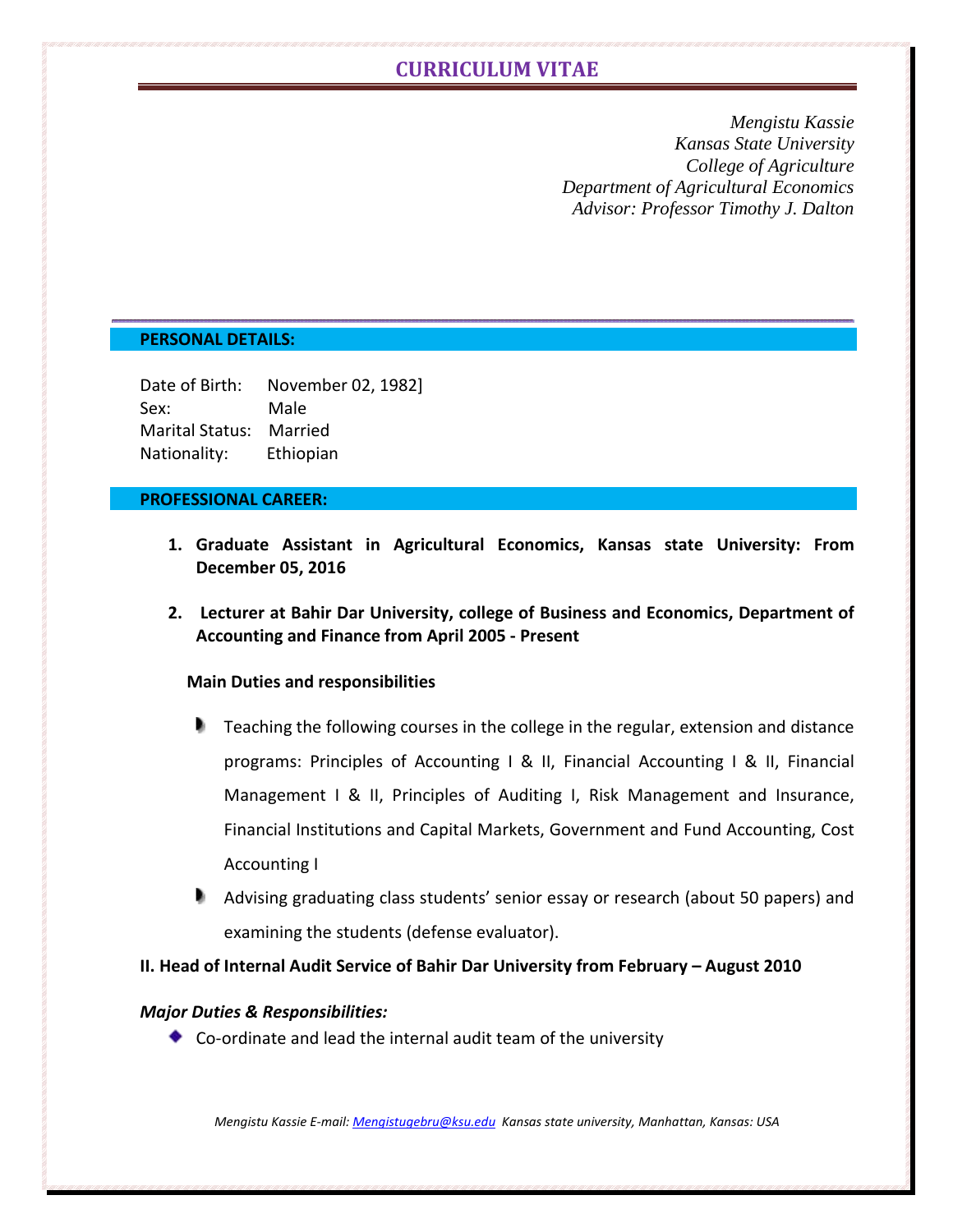- Advising the University top management on government finance, procurement, property administration and human resource management issues
- $\bullet$  Issuing and defending of audit reports

# **III. Process Owner (director) of Plan, Budget and Finance of Bahir Dar University from September 2010 – January 2013**

## *Major Duties & Responsibilities:*

- Co-coordinating and leading the plan, budget and finance team of the university which comprises six case teams (departments) and 64 employees with average 4million Br financial transactions took place per day.
- Advising university top management on government budget and finance, government procurement, project financial administration, internal revenue financial administration, program budgeting
- Administering the finances of construction under the university (we do have capital projects budget for construction of different infrastructures in the university which amounts above 3.3 billion Br)
- $\blacktriangleright$  Preparing university level finance operational manual
- Preparing and leading the university budget through program budgeting

## **IV. Executive Head of Finance and physical projects of Bahir dar university with a vice president equivalency level from January 15, 2013 to July 20, 2014**

## **Major Duties & responsibilities**

- $\triangleright$  Leading the university finance and construction operations in a vice president level
- $\triangleright$  Planning and reporting the university finance and construction activities
- $\triangleright$  Leading the monthly and quarterly construction progress meetings that is under taken in the presence of university presidents, project consultants, and construction company owners
- $\triangleright$  Executing construction payments and signing construction agreements without financial limit

*Mengistu Kassie E-mail: Mengistugebru@ksu.edu, Kansas state university, Manhattan, Kansas: USA*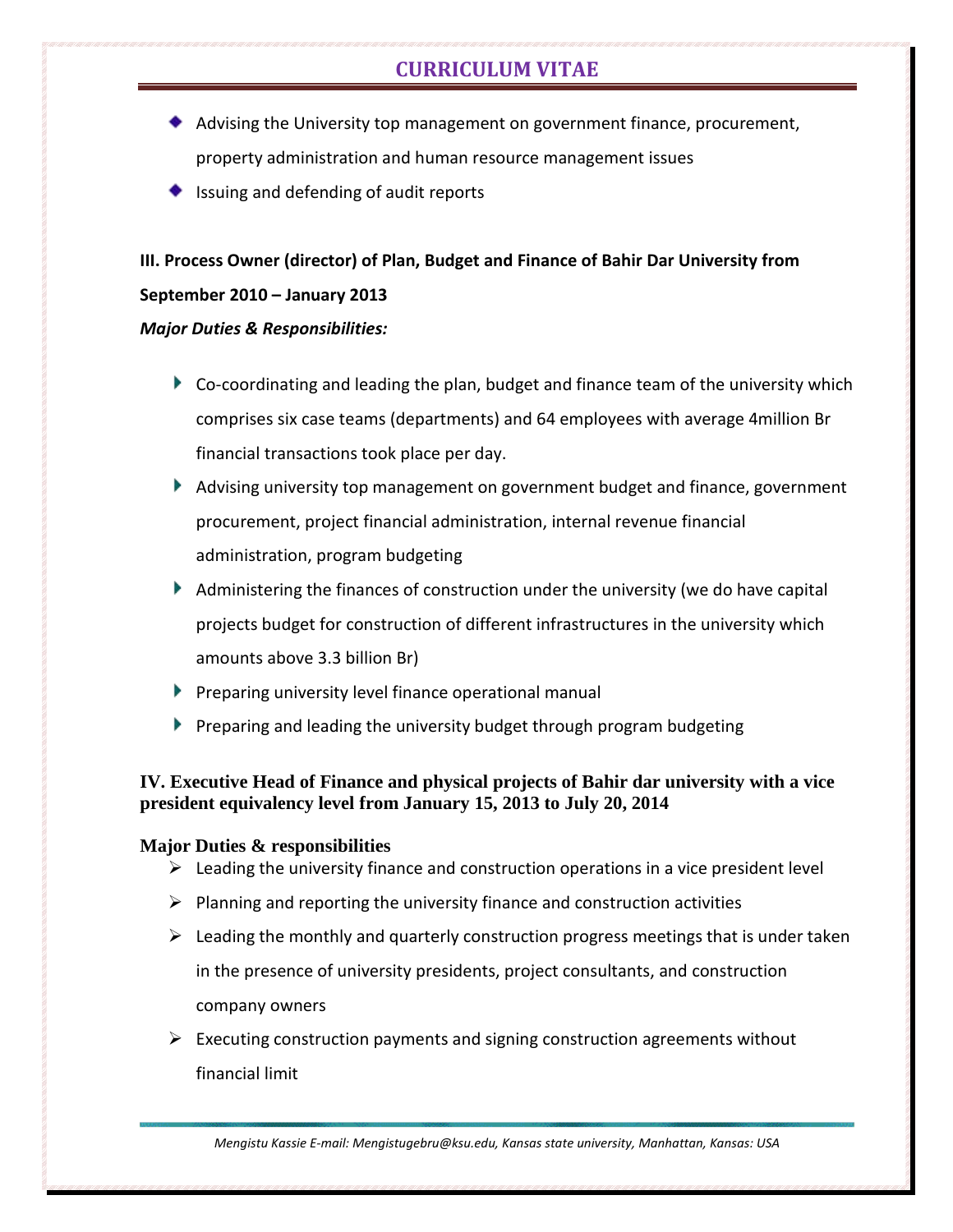$\triangleright$  Coordinating and leading the finance operation which encompasses the government budget finance, the projects finances from different partners and university own generated internal revenue finance and preparing the financial reports to the Ministry of Finance and Economic development, to the donors and the university Board and top management.

### **V. Business and Development vice of Bahir dar University from July 21, 2014 onwards**

 $\triangleright$  Responsible to coordinate and lead the following functions of the University

- $\checkmark$  University development activities: physical construction that amounts Br 1billion per year, information communication developments and other infrastructure developments and related maintenance in the university
- $\checkmark$  University income generating activities
- $\checkmark$  University planning and follow up
- $\checkmark$  University budget administration

#### **EDUCATION:**

- **MS in Agricultural Economics student from August 12, 2016 Kansas state University .**
- **2007-2009**: Addis Ababa University, Accounting and Finance (Msc), Department of Accounting and Finance, FBE
- **2000-2004**: **Mekelle University** Faculties of Business and Economics  **BA in Accounting**
- **1996-2000:** Adet comprehensive secondary schools, West Gojjam, Ethiopia

 **Ethiopian School Leaving Certificate Examination; Certificate**

#### **PERSONAL SKILLS AND COMPETENCES:**

#### **LANGUAGE;**

Mother tongue: Amharic

Other languages: English, Excellent in listening, speaking, reading and writing

#### **Other skills;**

Computer literate, MS-Office packages, IBEX soft ware which is now used to prepare the government finance reports

Active team player, training skill, excellent leadership capacity, strategist, developing proposals, Ability to work in adverse and diverse situations

*Mengistu Kassie E-mail: Mengistugebru@ksu.edu, Kansas state university, Manhattan, Kansas: USA*